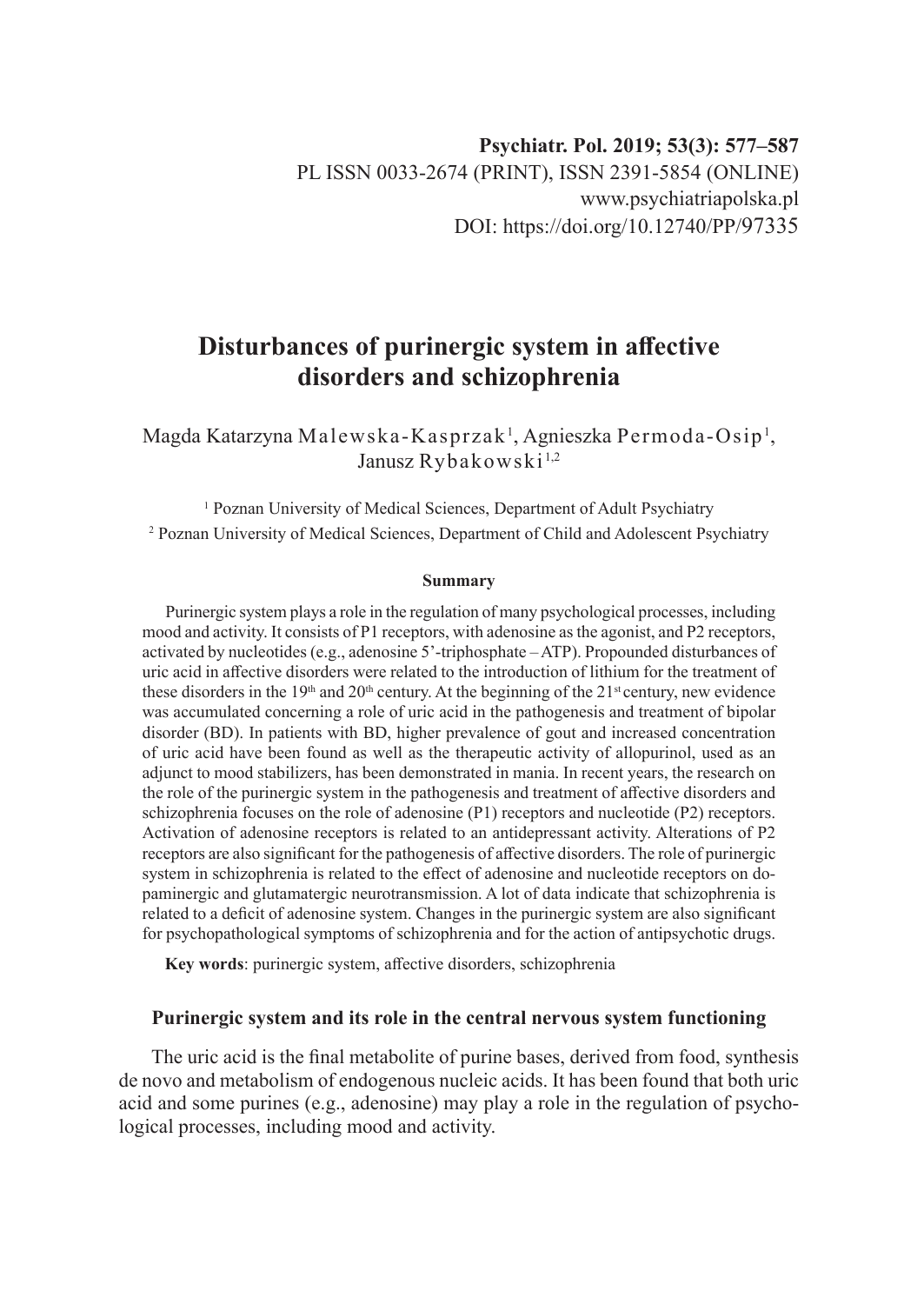In the central nervous system, adenosine 5'-triphosphate (ATP), other nucleotides and adenosine are stored and released into extracellular space from various types of cells: neurons [1], astrocytes [2] and microglia cells [3]. Mechanisms of ATP release have been described as an exocytotic vesicular release from nerve terminals [4], involving, among others, calcium ions [5]. In vivo studies showed that the activity of astrocytes depends on the release of transmitters, such as glutamate, ATP, and adenosine [6].

The extracellular concentration of ATP increases during neuronal activity [1, 3], under the influence of psychostimulant drugs [7], in oxygen-glucose deprivation models (OGD), during seizures as well as inflammations or injuries of the brain [8]. Mitochondrial dysfunctions of ATP synthesis may be significant for the pathogenesis of neurological and psychiatric illnesses.

Nucleotide receptors, discovered in the 1970s by a British scientist Geoffrey Burnstock, were initially called 'purinergic receptors'. When it was found that their activation involves both purine and pyrimidine nucleotides, their name was changed into 'nucleotide receptors', and they were divided into two groups, P1 and P2. A purine nucleoside – adenosine is P1 receptors agonist. Adenosine receptors were divided into A1, A2 and A3 subtypes. P2 receptors, further divided into P2X and P2Y subgroups, are activated by nucleotides. P2X receptors are ionotropic receptors forming a channel in the cell membrane and activated by adenosine 5'-triphosphate (ATP). P2Y receptors are metabotropic receptors, G-protein coupled (similarly to P1), activated by ATP, adenosine diphosphate (ADP), uridine triphosphate (UTP), uridine diphosphate (UDP), and sugar derivatives of UDP [9]. The release of adenosine, ATP and ADP into the extracellular space exerts an effect on P1 and P2 receptors, localized on neurons and on non-neuronal cells, such as astrocytes, oligodendrocytes, microglia cells, and endothelial cells [10].

Purinergic transmission plays a significant role in various physiological processes, as well as in numerous pathological states. Purinergic receptors are widely spread in the central nervous system, in neurons and glia cells of the cerebral cortex, hypothalamus, basal ganglia, hippocampus, and other parts of the limbic system [11]. Purinergic system dysfunctions have been found in many neuropsychiatric conditions, including affective disorders and schizophrenia [12]. The current review presents the recent knowledge on the role of the purinergic system in affective disorders and schizophrenia, based on the research performed in the last two decades.

#### **Purinergic system dysfunctions in affective disorders**

The relations between bipolar disorder (BD) and purinergic system dysfunction initially concerned the disturbances of uric acid. This was related to the introduction of lithium as a treatment for affective disorders. In 1886, a Danish scientist, Carl Lange, suggested that an excess of uric acid played a role in the pathogenesis of depression and proposed a therapeutic use of lithium, as lithium urate is one of best soluble urates. In 1949, an Australian psychiatrist, John Cade, introduced lithium as a treatment for manic states, suggesting beforehand that these states are characterized by increased excretion of urates [13].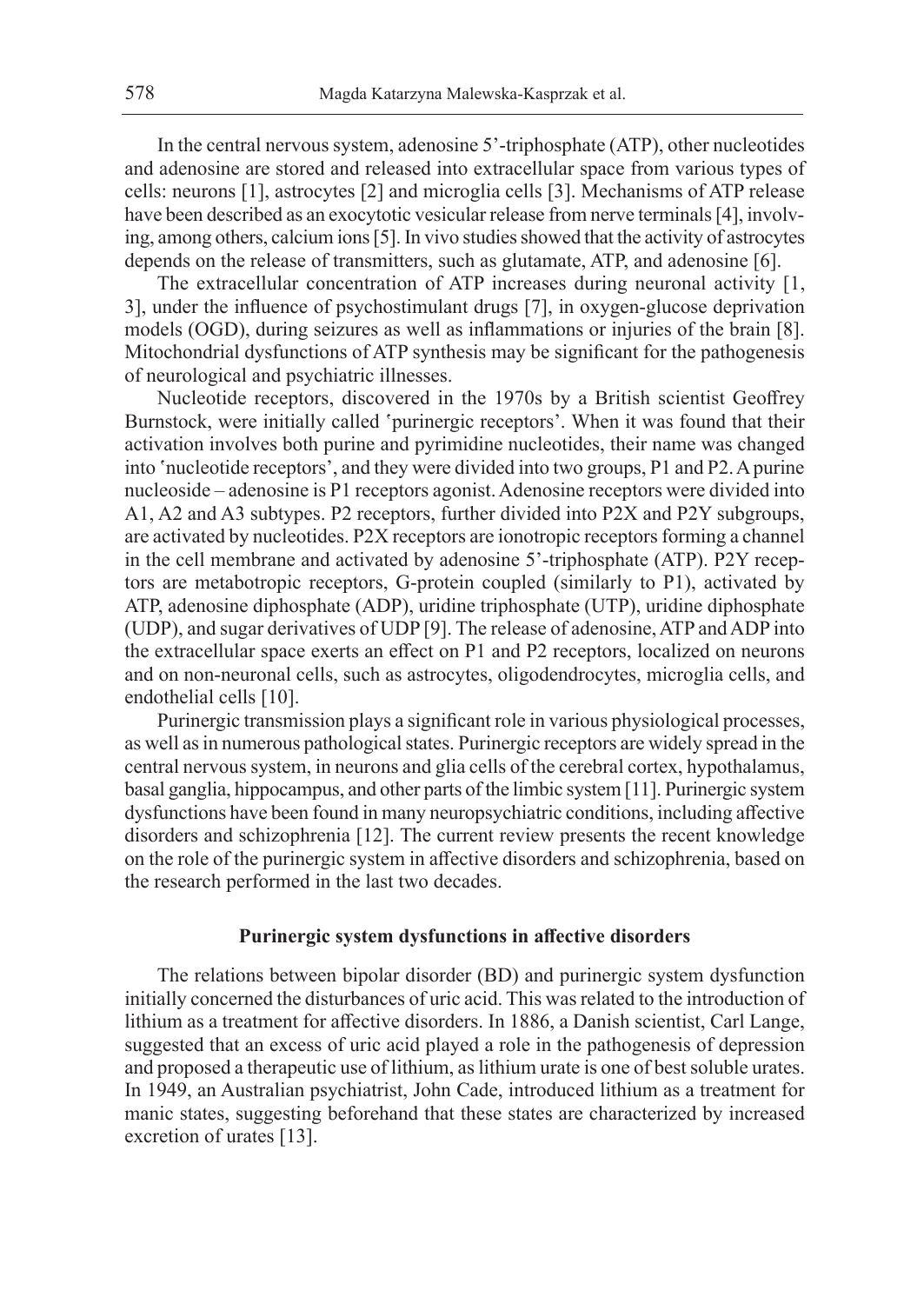The premises for a significance of uric acid in the pathogenesis of bipolar disorder are epidemiological, clinical and therapeutic. Epidemiological study performed by Chung et al. [14] in Taiwan, covering 24,262 patients with bipolar disorder and 121,310 patients of the control group, and followed up during the period of 2000–2006, found that gout occurred among 16.4% of the patients with bipolar disorder and in 13.6% of the patients of the control group. The risk of developing gout during the 6-year followup period was 1.19 higher for patients with bipolar disorder than for the control group (95% confidence interval (CI) = 1.10–1.24; *p* < 0.001).

In 2010, Salvadore et al. [15] observed that patients with the first episode of mania had increased level of uric acid which might indicate that the purinergic system dysfunctions may occur even in the early phases of bipolar disorder. Recent analyses, performed by Bartoli et al. [16, 17] found that patients with bipolar disorder have significantly increased concentration of uric acid in comparison with healthy control subjects and with patients suffering from depression. Albert et al. [18] reported a significantly higher concentration of uric acid in bipolar disorder in comparison with obsessive-compulsive disorder or schizophrenia. In patients with bipolar disorder, no difference between acute phase and remission was observed. Another study has shown that the concentration of uric acid is significantly higher in people with the first episode of mania compared to the control group and negatively correlates with the improvement of the clinical state after one month of treatment [19]. In our study, comparing uric acid concentration in patients with bipolar disorder during mania, depression, and remission, no significant differences were found. However, hyperuricemia was observed in over one-third of patients during depressive episode [20].

Allopurinol, used for the treatment of gout, acts by inhibiting the enzyme, xanthine oxidase, which results in reducing the level of uric acid. In a double-blind, randomized, placebo-controlled trial, including patients with mania (moderate to acute), it was found that addition of allopurinol to lithium or haloperidol, during 8 weeks, resulted in a greater reduction of agitation and symptoms of mania, assessed by *the Young Mania Rating Scale* (YMRS), compared to the control group, where placebo was added [21]. The project by Machado-Vieira et al. [22] aimed to estimate the efficacy and tolerance of allopurinol (600 mg/day) and dipyridamole (200 mg/day) combined with lithium, in the treatment of acute manic episode. The study lasted four weeks, was randomized, double-blind and placebo-controlled. The results indicated that obtained reduction in the YMRS was significantly greater in the case of added allopurinol than dipyridamole or placebo. Antimanic effects of allopurinol correlated with a decrease in uric acid concentration. The results of these two studies suggest that allopurinol may by synergistic with lithium in the treatment of manic episodes in patients with BD.

A study of Jahangard et al. [23], including 57 patients with manic episode, investigated potential benefits of allopurinol (600 mg/day) compared with placebo for augmenting antimanic effect of sodium valproate (15–20 mg/kg/day). Compared to the control group receiving placebo, both symptoms of mania and uric acid concentration decreased significantly in the group of patients where allopurinol was added. Probability of remission after four weeks of treatment was 23-times higher in the group receiving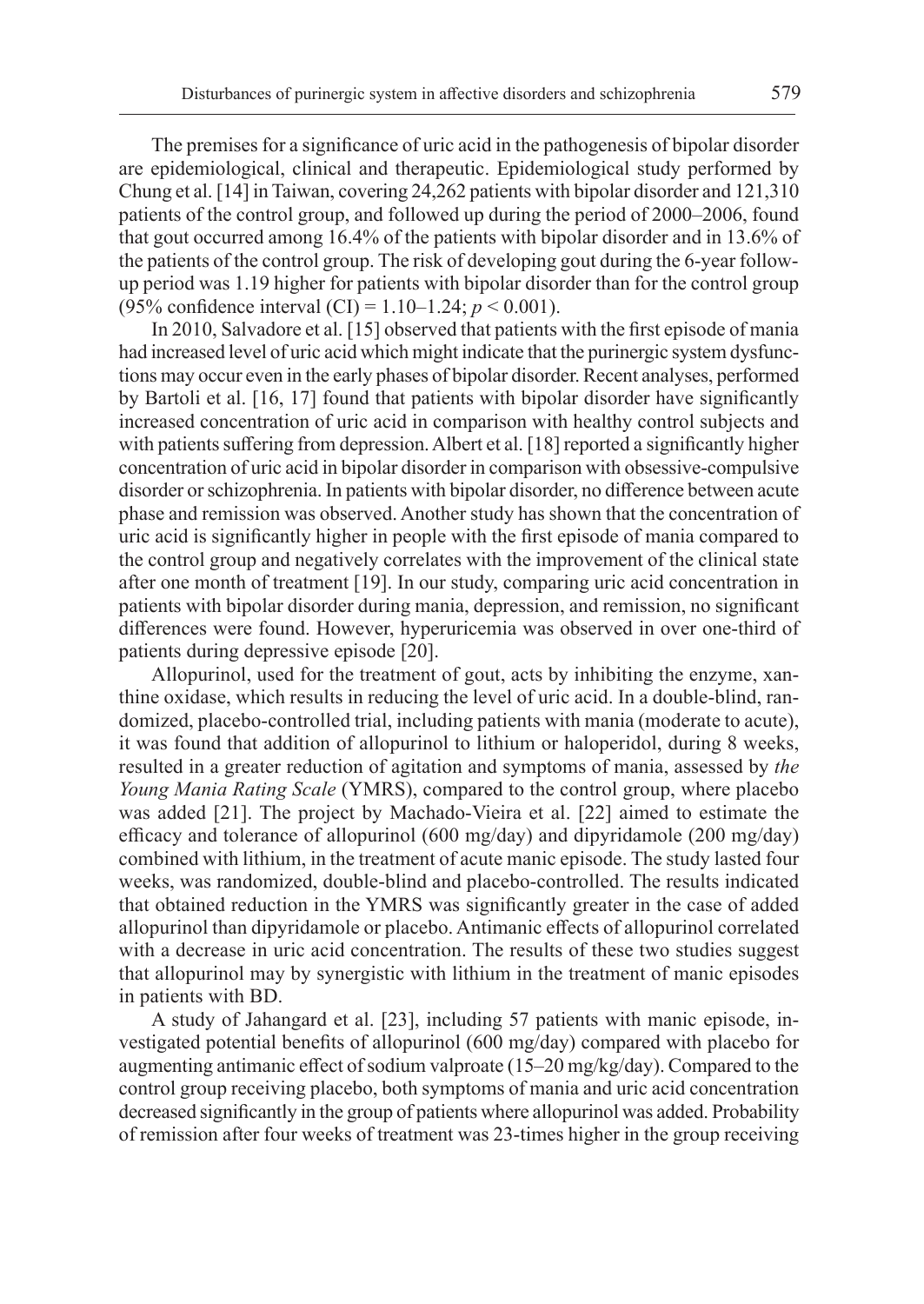allopurinol, and lower uric acid concentration after four weeks was associated with symptom improvement. Thus, in the treatment of acute mania, allopurinol can act in synergy with sodium valproate.

Experimental studies also showed an antidepressant effects of allopurinol. Gürbüz Özgür et al. [24] compared the effects of allopurinol with these of fluoxetine in the Porsolt forced swimming tests in rats after 14 days of drug administration. Both allopurinol and fluoxetine caused a decrease in the duration of immobility, interpreted as antidepressant effect with similar efficacy. However, no significant differences in antidepressant effect between the combined therapy versus single drug therapy were found. A meta-analysis of Bartoli et al. [25] proved beneficial effect of using allopurinol for an augmentation of the treatment of mania.

Current research on the role of the purinergic system in the pathogenesis of affective disorders has been mainly focused on the abnormalities of adenosine receptors (P1) and nucleotide receptors (P2) [26]. The activation of adenosine receptor causes a reduction of neuronal excitability, a decrease of uric acid concentration and inhibition of calcium-dependent release of excitatory neurotransmitters. Experimental studies found that lithium increases the level of adenosine by inhibiting the activity of ectonucleotidase [27]. It was also found that the agonists of adenosine system: cyclohexyladenosine (CHA) and (N6-[2-(3,5-dimethoxyphenyl)-2-(2-methylphenyl) ethyl] adenosine (DMPA) exert an antidepressant effect in the Porsolt forced swimming test [28]. Sleep deprivation causes an increase of adenosine signaling in the brain. S-adenosyl-l-methionine – a precursor of adenosine – has a similar effect [29]. Both sleep deprivation and electroconvulsive therapy cause an increase in the number of adenosine A1 receptors [30]. The activation of A1 receptors has an inhibiting effect on NMDA receptors. Experimental studies demonstrated that such an effect is associated with antidepressant activity and activation of neuronal plasticity. Adenosine A2 receptors modulate dopaminergic signaling in subcortical structures of the brain, and their activation is associated with weakening of motivational and motor skills. In turn, inhibition of these receptors, e.g., by bupropion, is associated with an antidepressant effect. Thus, the antidepressant effect can be obtained both by adenosine A1 receptors activation and A2 receptors inhibition. In turn, Gubert et al. [31] showed that the concentration of adenosine is lower in bipolar patients compared to the control group and pointed to its negative correlation with the severity of depression. It was also found that a greater functional impairment was associated with lower levels of adenosine.

Some research also found that P2 receptors, activated by extracellular ATP, are of significance for the pathogenesis of bipolar disorder. Gubert et al. [32] presented the role of P2X7 receptor, which mediates in the processes of apoptosis, proliferation and release of proinflammatory cytokines, and in mechanisms of neurotransmission and neuromodulation. The release of proinflammatory cytokines may be important for the pathogenesis of bipolar disorder, most significantly with the microglia P2X7 receptor activation. The gene of the P2X7 receptor is located on the chromosome 12q23-24, which is described as a potential susceptibility locus for affective disorders [33]. Moreover, it was found that specific genotypes of the P2X7 receptor, e.g., two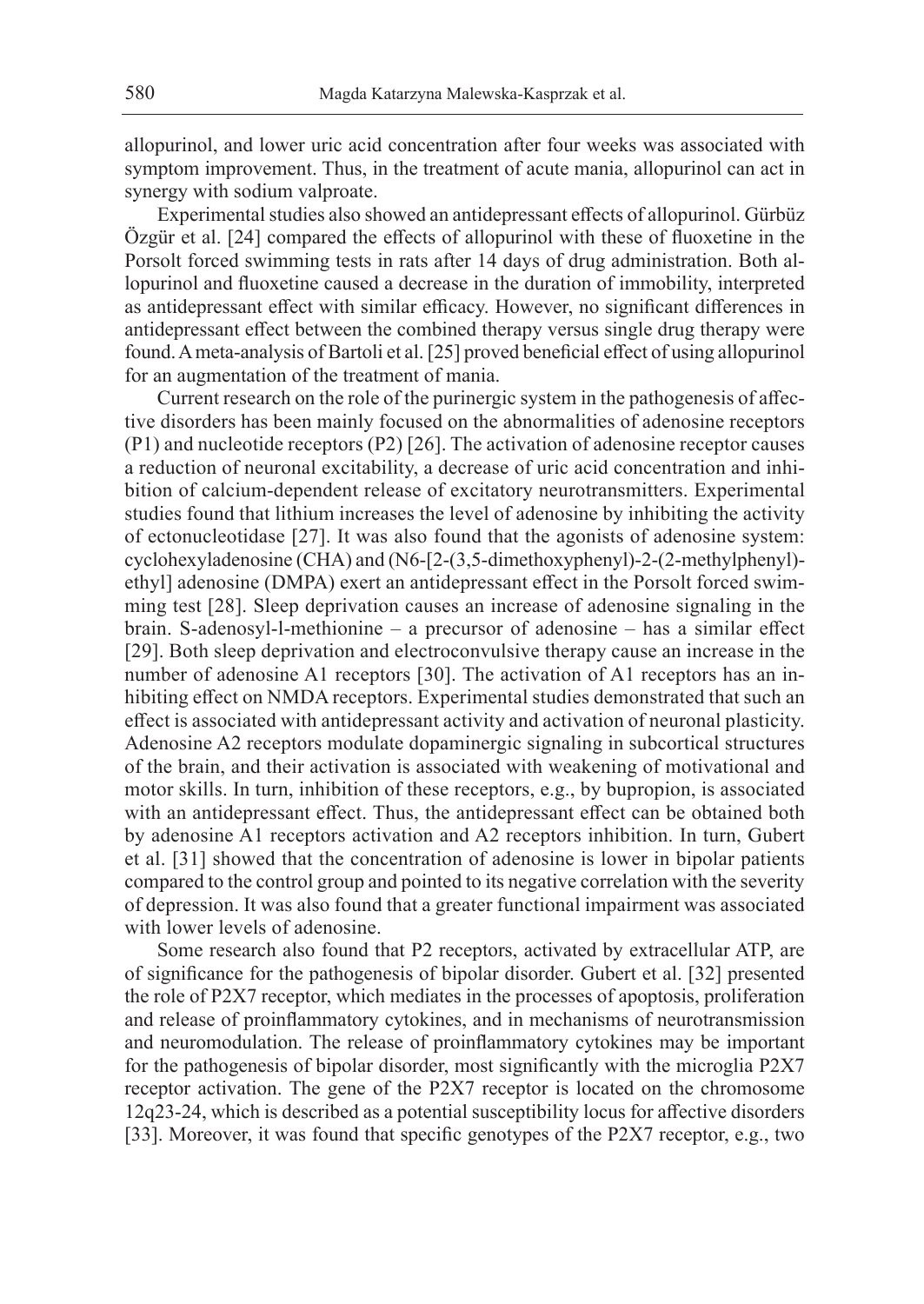haplotypes containing A348T, might increase the risk for affective disorders. Recent animal studies have shown that the P2X7 receptor is associated with learned helplessness model of depression in mice [34].

There are also data concerning pathogenetic role of the P2Y1 receptor in affective disorders. This receptor, located on astrocytes, modulates presynaptic, calciumdependant release of glutamine. Experimental research found that P2Y1 receptors on neurons play a role in motivational processes [35] and are important for antidepressant and anxiolytic effects [36].

#### **Purinergic system dysfunctions in schizophrenia**

The role of the purinergic system in schizophrenia is related to the effects of adenosine and nucleotide receptors on dopaminergic and glutamatergic signaling. Much data have indicated that schizophrenia may be related to a deficit in adenosine system [37]. As early as 20 years ago, the association between polymorphism of adenosine A2A receptor gene, located on chromosome 22q, and susceptibility to schizophrenia was reported [38, 39].

Stimulation of adenosine system exerts an anti-dopaminergic and pro-glutamatergic effect. Adenosine and A2A receptor agonists have an effect similar to that of dopamine antagonists [40–43]. On the other hand, adenosine antagonists, such as caffeine, exert similar effects to those of psychostimulants, by increasing dopamine concentration in the striatum. By forming A2A/D2 heteromers, a decrease of adenosine level may cause an increase of dopamine level. A reduction of A2A receptors at the level of transcription and methylation of DNA coding the A2A receptor gene, was found in schizophrenic patients [44]. In some papers, it was showed that dipyridamole and allopurinol, which enhance adenosine system by inhibiting cellular uptake and metabolic elimination of adenosine, can potentiate the effects of antipsychotic drugs in schizophrenia [45, 46, 47].

In animal models, A1 and A2A receptor agonists decrease behavioral activity caused by NMDA receptor antagonists [48, 49], while agonists of A2A receptors enhance glutamate release in glutamatergic neuronal endings of the striatum [50]. A post-mortem study of schizophrenia patients found that an increase of mRNA glutamine transporter in astrocytes is associated with the functioning of A2A receptors [51]. Recent in vivo studies concerning A2A receptors indicate that glutamatergic system dysfunctions may cause impaired signaling between astrocytes and neurons [52]. In the study of mice with A2A receptors removed from astrocytes, inhibition of psychomotor functions and memory after administration of the NMDA receptor antagonist, MK-801, as well as suppression of glutamine transporter activity were observed [53].

Zhang et al. [54] assessed a relationship between the adenosine A2A gene receptor expression and the results of sensory gating in schizophrenia patients, before and after 6-week antipsychotic treatment, compared with healthy subjects. Before treatment, schizophrenia patients exhibited sensory gating impairment in comparison with healthy patients. However, there was no difference in A2A receptors expression. After treatment,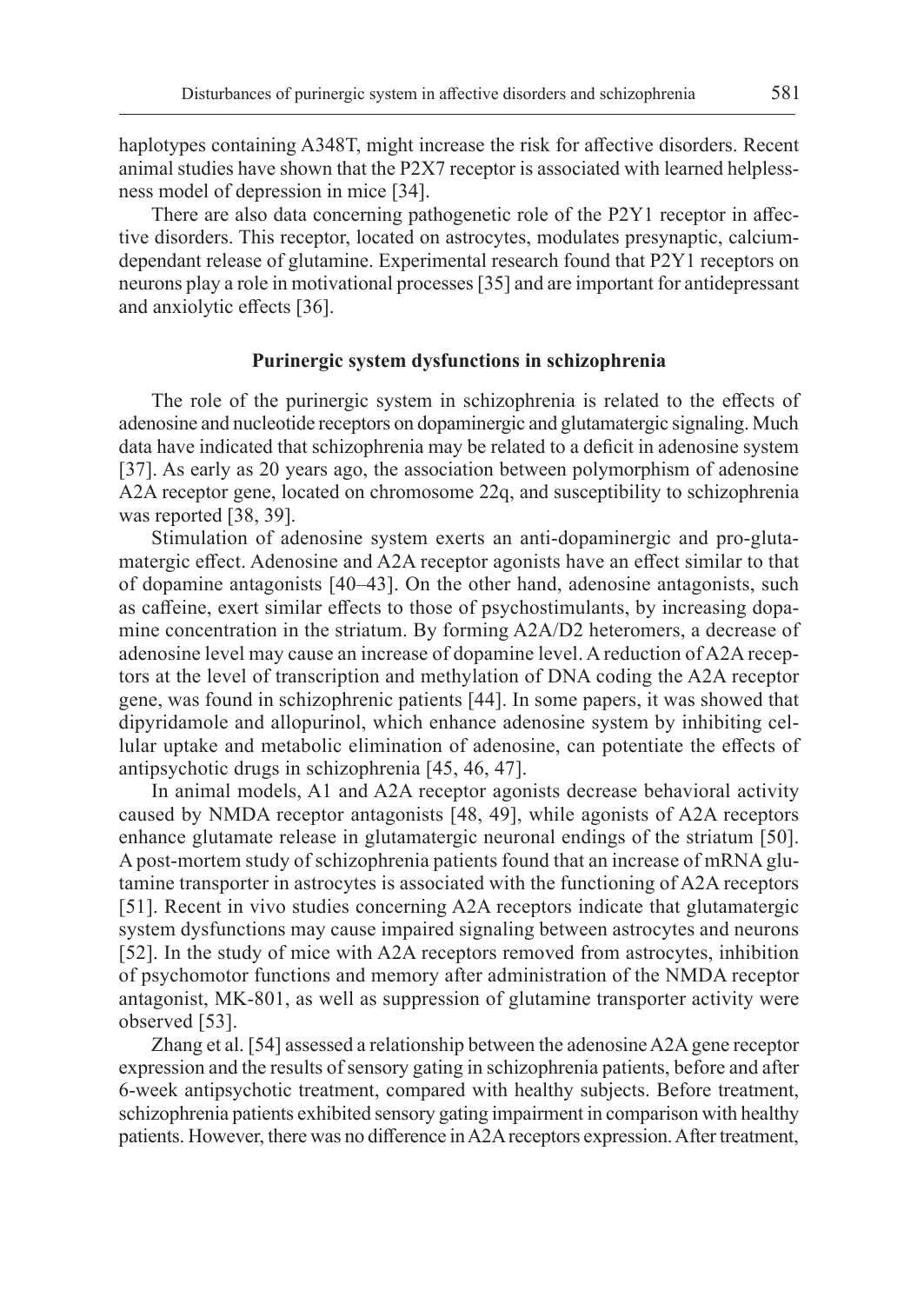schizophrenia patients had increased expression of the receptors (up-regulation), which correlated with the initial amplitude of P50, the measure of sensory gating. Recently, Turčin et al. [55] studied an association between adenosine A1, A2A and A3 receptors genes polymorphism and psychopathological symptoms and antipsychotic drugs side effects in 127 chronic schizophrenia patients. Association with psychopathological effects was found in relation to A1 and A2A receptors, whereas the association with akathisia was related to all three receptors. Association with tardive dyskinesia was found in relation to the A3 receptor.

Besides adenosine receptors, much data also point to a significance of nucleotide receptors in the pathogenesis and treatment of schizophrenia. In contrast to adenosine receptors, stimulation of nucleotide receptors exerts a pro-dopaminergic and anti-glutamatergic effect. Experimental studies found that stimulation of P2 receptors causes behavioral activation and their inhibition prevents motor activation. Stimulation of P2Y1 receptors in the prefrontal cortex is related to increase in dopamine release from the ventral tegmental area [56]. Activation of these receptors also causes the hypofunction of NMDA receptors in the prefrontal cortex [57]. It was demonstrated that antipsychotic drugs, such as haloperidol and chlorpromazine, inhibit ATP-evoked stimulation via P2X receptors irrespective of blocking D2 dopamine receptors. In contrast, application of ATP or non-selective P2X/y receptor agonist, 2-methylthio ATP, into the rat striatum increases dopamine levels and exerts a euphorigenic effect, similar to that of dopamine [58, 59]. Stimulation of P2 receptors via endogenous ATP probably plays a role in an activating effect of amphetamine. On the other hand, blocking P2 receptors may contribute to preventing the development of dopaminergic hyperactivity. Koványi et al. [60] examined for the first time the role of the P2X7 receptor in an animal model of schizophrenia. Using the phencyclidine induced schizophrenia model, they showed that P2X7 can make a potential therapeutic target in schizophrenia.

The research on uric acid concentration in schizophrenia patients can be also mentioned. In some studies, an increased concentration of uric acid during acute phase of the illness was found [60, 61]. Recent research has pointed out to a relationship between increased uric acid concentration and the risk of metabolic syndrome in schizophrenia patients [62, 63]. In our own study, we did not find any differences in uric acid concentration in schizophrenia patients between an acute and remission phases of the illness. Uric acid concentration in schizophrenia patients also did not differ from the concentration in patients with bipolar disorder [20].

### **Recapitulation**

Disturbances of purinergic system in affective disorders and schizophrenia are related to uric acid as well as adenosine and nucleotide receptors. Propounded disturbances of uric acid in affective disorders were related to the introduction of lithium for the treatment of these disorders in the  $19<sup>th</sup>$  and  $20<sup>th</sup>$  century. At the beginning of the 21<sup>st</sup> century new evidence was found for the role of uric acid in pathogenesis and treatment of BD. More frequent occurrence of gout and increased concentration of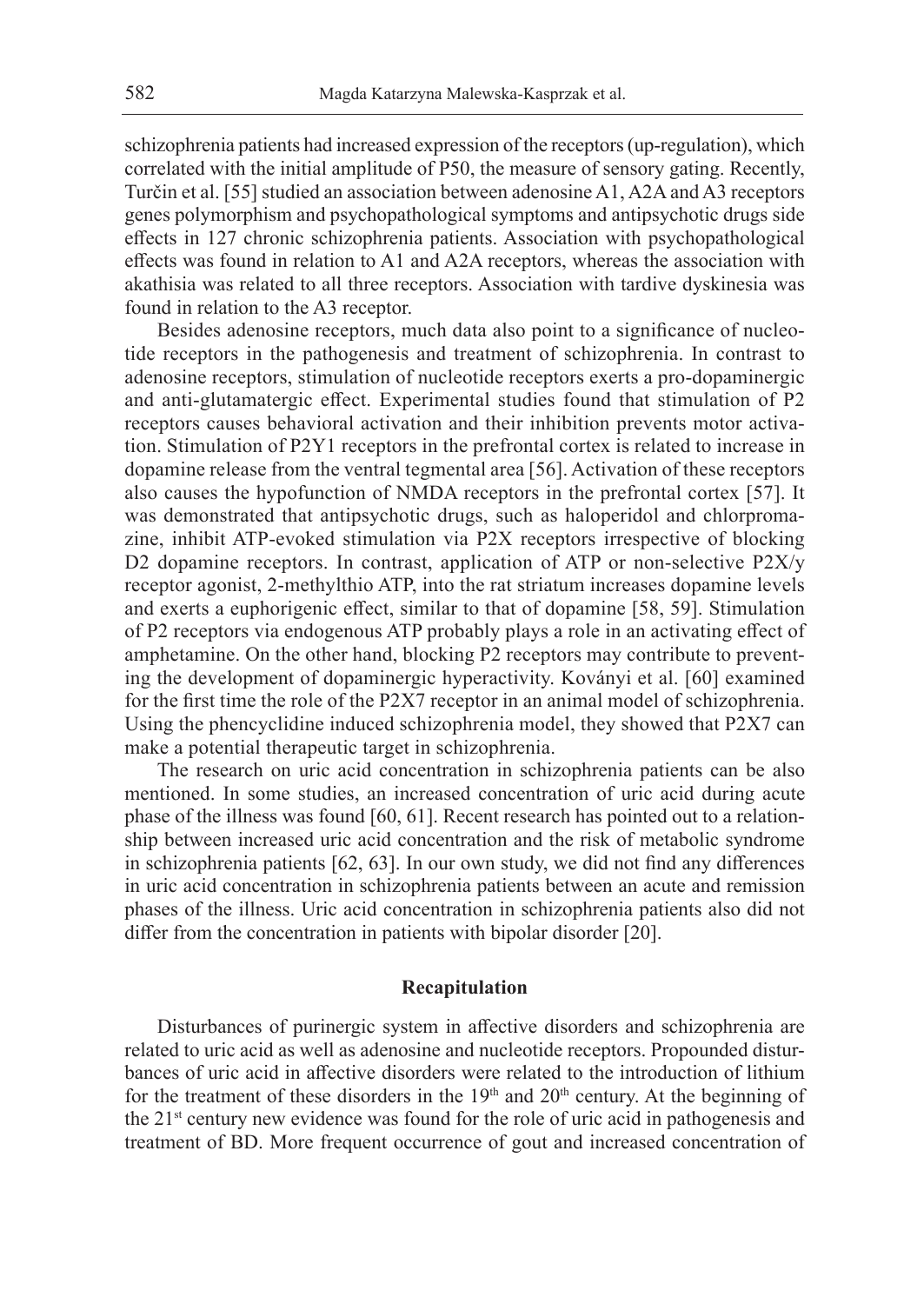uric acid was found in patients with bipolar disorder. The efficacy of allopurinol, used as an augmentation of mood stabilizers in mania was also observed.

In recent years, the research on the role of the purinergic system in the pathogenesis and treatment of affective disorders and schizophrenia has mainly focused on the role of adenosine (P1) receptors and nucleotide (P2) receptors. Adenosine receptors activation is related to antidepressant activity. Alterations in P2 receptors are also significant for the pathogenesis of affective disorders. The role of the purinergic system in schizophrenia is related to the effects of adenosine and nucleotide receptors on dopaminergic and glutamatergic signaling. Much data have indicated that schizophrenia is related to a deficit of adenosine system. Alterations in the purinergic system are also significant for psychopathological symptoms of schizophrenia and the effects of antipsychotic drugs.

#### **References**

- 1. Fields RD. *Nonsynaptic and nonvesicular ATP release from neurons and relevance to neuronglia signaling*. Semin. Cell Dev. Biol. 2011; 22(2): 214–219.
- 2. Koizumi S. *Synchronization of Ca2+ oscillations: Involvement of ATP release in astrocytes*. FEBS J. 2010; 277(2): 286–292.
- 3. Imura Y, Morizawa Y, Komatsu R, Shibata K, Shinozaki Y, Kasai H et al. *Microglia release ATP by exocytosis*. Glia. 2013; 61(8): 1320–1330.
- 4. Bodin P, Burnstock G. *Purinergic signalling: ATP release*. Neurochem. Res. 2001; 26(8–9): 959–969.
- 5. Lalo U, Palygin O, Rasooli-Nejad S, Andrew J, Haydon PG, Pankratov Y. *Exocytosis of ATP from astrocytes modulates phasic and tonic inhibition in the neocortex*. PLoS Biol. 2014; 12(1): e1001747.
- 6. Zhang Z, Chen G, Zhou W, Song A, Xu T, Luo Q et al. *Regulated ATP release from astrocytes through lysosome exocytosis*. Nat. Cell Biol. 2007; 9(8): 945–953.
- 7. Pintora J, Alberto Porrasb A, Francisco Morab F, Miras-Portugal MT. *Amphetamine-induced release of diadenosine polyphosphates – Ap4A and Ap5A – from caudate putamen of conscious rat*. Neurosci. Lett. 1993; 150(1): 13–16.
- 8. Burnstock G, Krügel U, Abbracchio MP, Illes P. *Purinergic signalling: From normal behaviour to pathological brain function*. Prog. Neurobiol. 2011; 95(2): 229–274.
- 9. Barańska J. *Receptory nukleotydowe struktura i funkcja, historia i perspektywy*. Postępy Biochem. 2014; 60: 424–437.
- 10. Fields RD, Burnstock G. *Purinergic signalling in neuron-glia interactions*. Nat. Rev. Neurosci. 2006; 7(6): 423–436.
- 11. Burnstock G*. Purinergic signalling and disorders of the central nervous system*. Nat. Rev. Drug Discov. 2008; 7(7): 575–590.
- 12. Gomes CV, Kaster MP, Tomé AR, Agostinho PM, Cunha RA. *Adenosine receptors and brain diseases: Neuroprotection and neurodegeneration*. Biochim. Biophys. Acta 2011; 1808(5): 1380–1399.
- 13. Malewska MK, Jasińska A, Rybakowski J. *The therapeutic effects of lithium, a concept of purinergic theory in affective disorders*. Farmakoterapia w Psychiatrii i Neurologii 2016; 32(2): 97–109.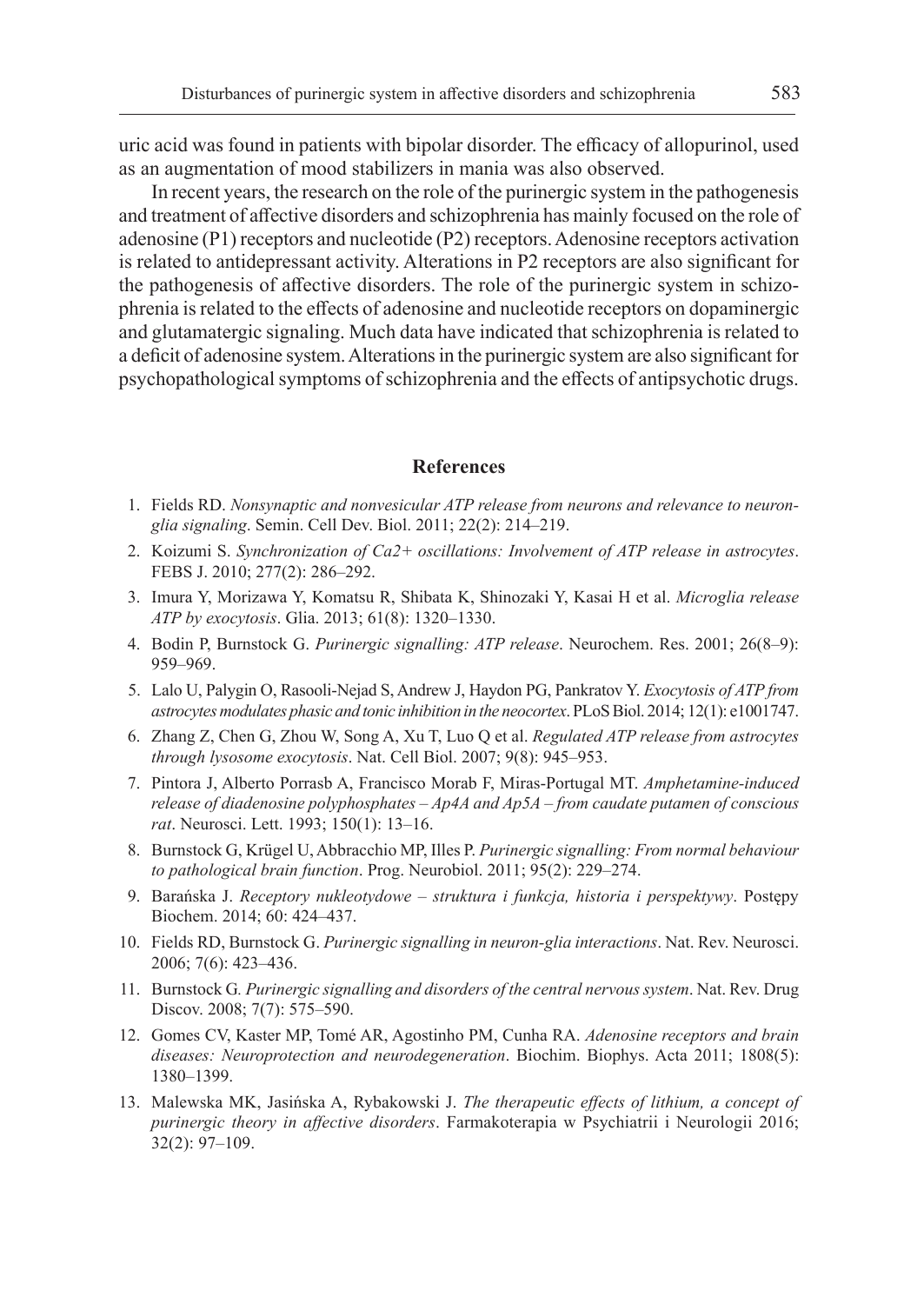- 14. Chung KH, Huang CC, Lin HC. *Increased risk of gout among patients with bipolar disorder: A nationwide population-based study*. Psychiatry Res. 180(2–3): 147–150.
- 15. Salvadore G, Viale CI, Luckenbaugh DA, Zanatto VC, Portela LV, Souza DO et al. *Increased uric acid levels in drug-naive subjects with bipolar disorder during a first manic episode*. Prog. Neuropsychopharmacol. Biol. Psychiatry 2010; 34(6): 819–821.
- 16. Bartoli F, Crocamo C, Mazza MG, Clerici M, Carrà G. *Uric acid levels in subjects with bipolar disorder: A comparative meta-analysis*. J. Psychiatr. Res. 2016; 81: 133–139.
- 17. Bartoli F, Crocamo C, Dakanalis A, Brosio E, Miotto A, Capuzzi E et al. *Purinergic system dysfunctions in subjects with bipolar disorder: A comparative cross-sectional study*. Compr. Psychiatry 2017; 73: 1–6.
- 18. Albert U, De Cori D, Aguglia A, Barbaro F, Bogetto F, Maina G. *Increased uric acid levels in bipolar disorder subjects during different phases of illness*. J. Affect. Disord. 2015; 173: 170–175.
- 19. Chatterjee SS, Ghosal S, Mitra S, Mallik N, Ghosal MK. *Serum uric acid levels in first episode mania, effect on clinical presentation and treatment response: Data from a case control study*. Asian J. Psychiatr. 2018; 35: 15–17.
- 20. Malewska M, Permoda-Osip A, Kasprzak P, Niemiec A, Rybakowski J. *A study of uric acid concentration in bipolar disorder and schizophrenia*. Farmakoterapia w Psychiatrii i Neurologii 2017; 33(3–4): 185-187
- 21. Akhondzadeh S, Milajerdi MR, Amini H, Tehrani-Doost M. *Allopurinol as an adjunct to lithium and haloperidol for treatment of patients with acute mania: A double-blind, randomized, placebocontrolled trial*. Bipolar Disord. 2006; 8(5 Pt 1): 485–489.
- 22. Machado-Vieira R, Soares JC, Lara DR, Luckenbaugh DA, Busnello JV, Marca G et al. *A double-blind, randomized, placebo-controlled 4-week study on the efficacy and safety of the purinergic agents allopurinol and dipyridamole adjunctive to lithium in acute bipolar mania*. J. Clin. Psychiatry 2008; 69(8): 1237–1245.
- 23. Jahangard L, Soroush S, Haghighi M, Ghaleiha A, Bajoghli H, Holsboer-Trachsler E et al. *In a double-blind, randomized and placebo-controlled trial, adjuvant allopurinol improved symptoms of mania in in-patients suffering from bipolar disorder*. Eur. Neuropsychopharmacol. 2014; 24(8): 1210–1221.
- 24. Gürbüz Özgür B, Aksu H, Birincioğlu M, Dost T. *Antidepressant-like effects of the xanthine oxidase enzyme inhibitor allopurinol in rats. A comparison with fluoxetine*. Pharmacol. Biochem. Behav. 2015; 138: 91–95.
- 25. Bartoli F, Crocamo C, Clerici M, Carrà G. *Allopurinol as add-on treatment for mania symptoms in bipolar disorder: Systematic review and meta-analysis of randomised controlled trials*. Br. J. Psychiatry 2017; 210(1): 10–15.
- 26. Ortiz R, Ulrich H, Zarate CA, Machado-Vieira R. *Purinergic system dysfunction in mood disorders: A key target for developing improved therapeutics*. Prog. Neuropsychopharmacol. Biological. Psychiatry 2015; 57: 117–131.
- 27. Oliveira Rda L, Seibt KJ, Rico EP, Bogo MR, Bonan CD. *Inhibitory effect of lithium on nucleotide hydrolysis and acetylcholinesterase activity in zebrafish (Danio rerio) brain*. Neurotoxicol. Teratol. 2011; 33(6): 651–657.
- 28. Kaster MP, Rosa AO, Rosso MM, Goulart EC, Santos AR, Rodrigues AL. *Adenosine administration produces an antidepressant-like effect in mice: Evidence for the involvement of A1 and A2A receptors*. Neurosci. Lett. 2004; 355(1–2): 21–24.
- 29. De Berardis D, Marini S, Serroni N, Rapini G, Iasevoli F, Valchera A et al. *S-Adenosyl-L-Methionine augmentation in patients with stage II treatment-resistant major depressive disorder: An open label, fixed dose, single-blind study*. ScientificWorldJournal. 2013; 2013: 204649.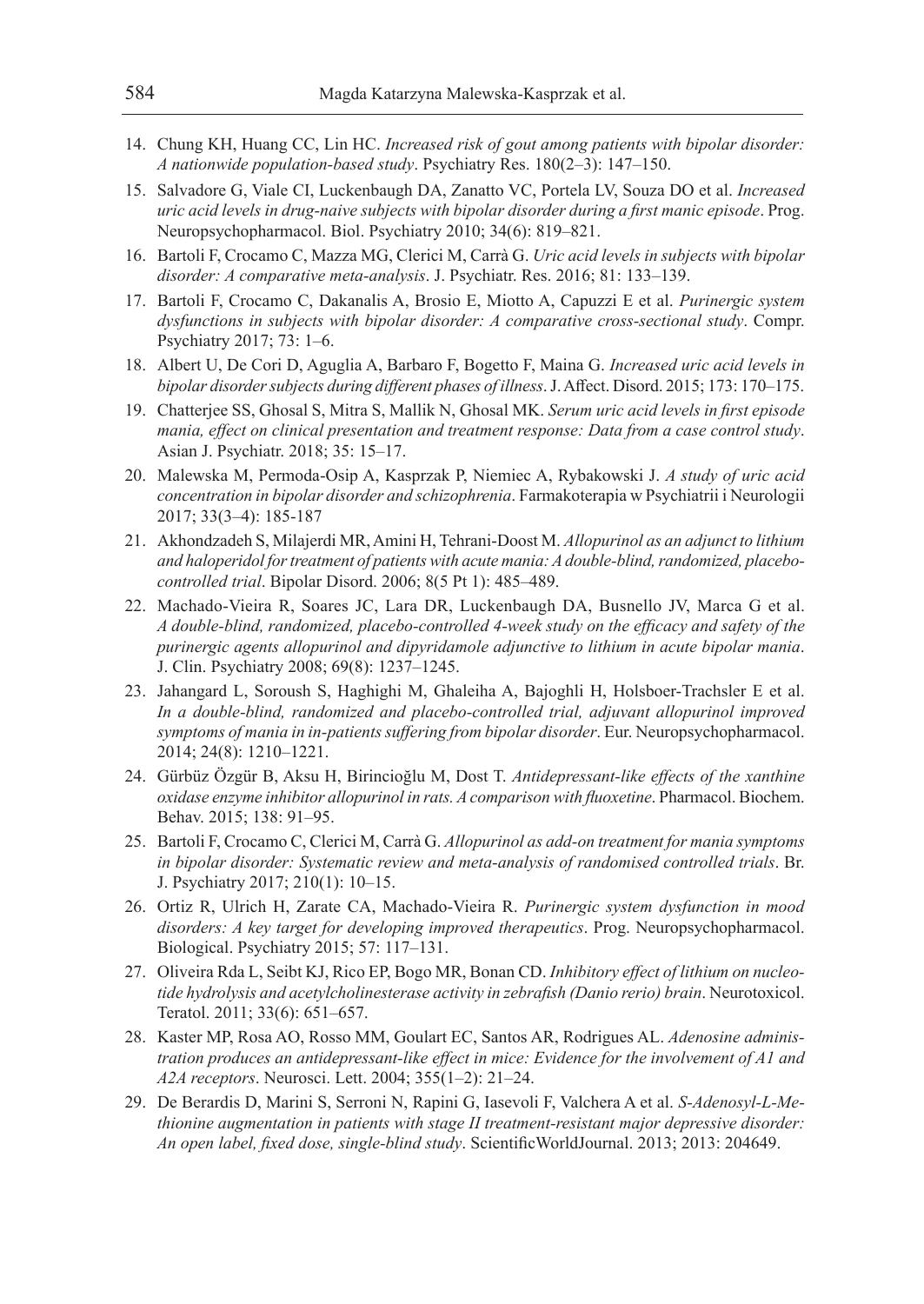- 30. Elmenhorst D, Meyer PT, Winz OH, Matusch A, Ermert J, Coenen HH et al. *Sleep deprivation increases A1 adenosine receptor binding in the human brain: A positron emission tomography study*. J. Neurosci. 2007; 27(9): 2410–2415.
- 31. Gubert C, Jacintho Moritz CE, Vasconcelos-Moreno MP, Quadros Dos Santos BTM, Sartori J et al. *Peripheral adenosine levels in euthymic patients with bipolar disorder*. Psychiatry Res. 2016; 246: 421–426.
- 32. Gubert C, Fries GR, Wollenhaupt de Agular B, Rosa AR, Busnello JV, Ribeiro L et al. *The P2X7 purinergic receptor as a molecular target in bipolar disorder*. Neuropsychiatr. Neuropsychol. 2013; 8(1): 1–7.
- 33. Abkevich V, Camp NJ, Hensel CH, Neff CD, Russell DL, Hughes DC et al. *Predisposition locus for major depression at chromosome 12q22–12q23.2*. Am. J. Hum. Genet. 2003; 73(6): 1271–1281.
- 34. Otrokocsi L, Kittel Á, Sperlágh B. *P2X7 receptors drive spine synapse plasticity in the learned helplessness model of depression*. Int. J. Neuropsychopharmacol. 2017; 20(10): 813–822.
- 35. Krügel U, Spies O, Regenthal R, Illes P, Kittner H. *P2 receptors are involved in the mediation of motivation-related behavior*. Purinergic Signal. 2004; 1(1): 21–29.
- 36. Kittner H, Franke H, Fischer W, Schultheis N, Krügel U, Illes P. *Stimulation of P2Y1 receptors causes anxiolytic-like effects in the rat elevated plus-maze: Implications for the involvement of P2Y1 receptor-mediated nitric oxide production*. Neuropsychopharmacology 2003; 28(3): 435–444.
- 37. Deckert J, Brenner M, Durany N, Zöchling R, Paulus W, Ransmayr G et al. *Up-regulation of striatal adenosine A(2A) receptors in schizophrenia*. Neuroreport. 2003; 14(3): 313–316.
- 38. Deckert J, Nöthen MM, Bryant SP, Schuffenhauer S, Schofield PR, Spurr NK et al. *Mapping of the human adenosine A2a receptor gene: Relationship to potential schizophrenia loci on chromosome 22q and exclusion from the CATCH 22 region*. Hum. Genet. 1997; 99(3): 326–328.
- 39. Ferré S, Fredholm BB, Morelli M, Popoli P, Fuxe K. *Adenosine-dopamine receptor-receptor interactions as an integrative mechanism in the basal ganglia*. Trends Neurosci. 1997; 20(10): 482–487.
- 40. Ferré S, Ciruela F, Quiroz C, Luján R, Popoli P, Cunha RA et al. *Adenosine receptor heteromers and their integrative role in striatal function*. ScientificWorldJournal. 2007; 7: 74–85.
- 41. Rimondini R, Ferré S, Ogren SO, Fuxe K. *Adenosine A2A agonists: A potential new type of atypical antipsychotic*. Neuropsychopharmacology 1997; 17(2): 82–91.
- 42. Shen HY, Coelho JE, Ohtsuka N, Canas PM, Day YJ, Huang QY et al. *A critical role of the adenosine A2A receptor in extrastriatal neurons in modulating psychomotor activity as revealed by opposite phenotypes of striatum and forebrain A2A receptor knock-outs*. J. Neurosci. 2008; 28(12): 2970–2975.
- 43. Villar-Menéndez I, Díaz-Sánchez S, Blanch M, Albasanz JL, Pereira-Veiga T, Monje A et al. *Reduced striatal adenosine A2A receptor levels define a molecular subgroup in schizophrenia*. J. Psychiatr. Res. 2014; 51: 49–59.
- 44. Akhondzadeh S, Shasavand E, Jamilian H, Shabestari O, Kamalipour A. *Dipyridamole in the treatment of schizophrenia: Adenosine-dopamine receptor interactions*. J. Clin. Pharm. Ther. 2000; 25(2): 131–137.
- 45. Hirota T, Kishi T. *Adenosine hypothesis in schizophrenia and bipolar disorder: A systematic review and meta-analysis of randomized controlled trial of adjuvant purinergic modulators*. Schizophr. Res. 2013; 149(1–3): 88–95.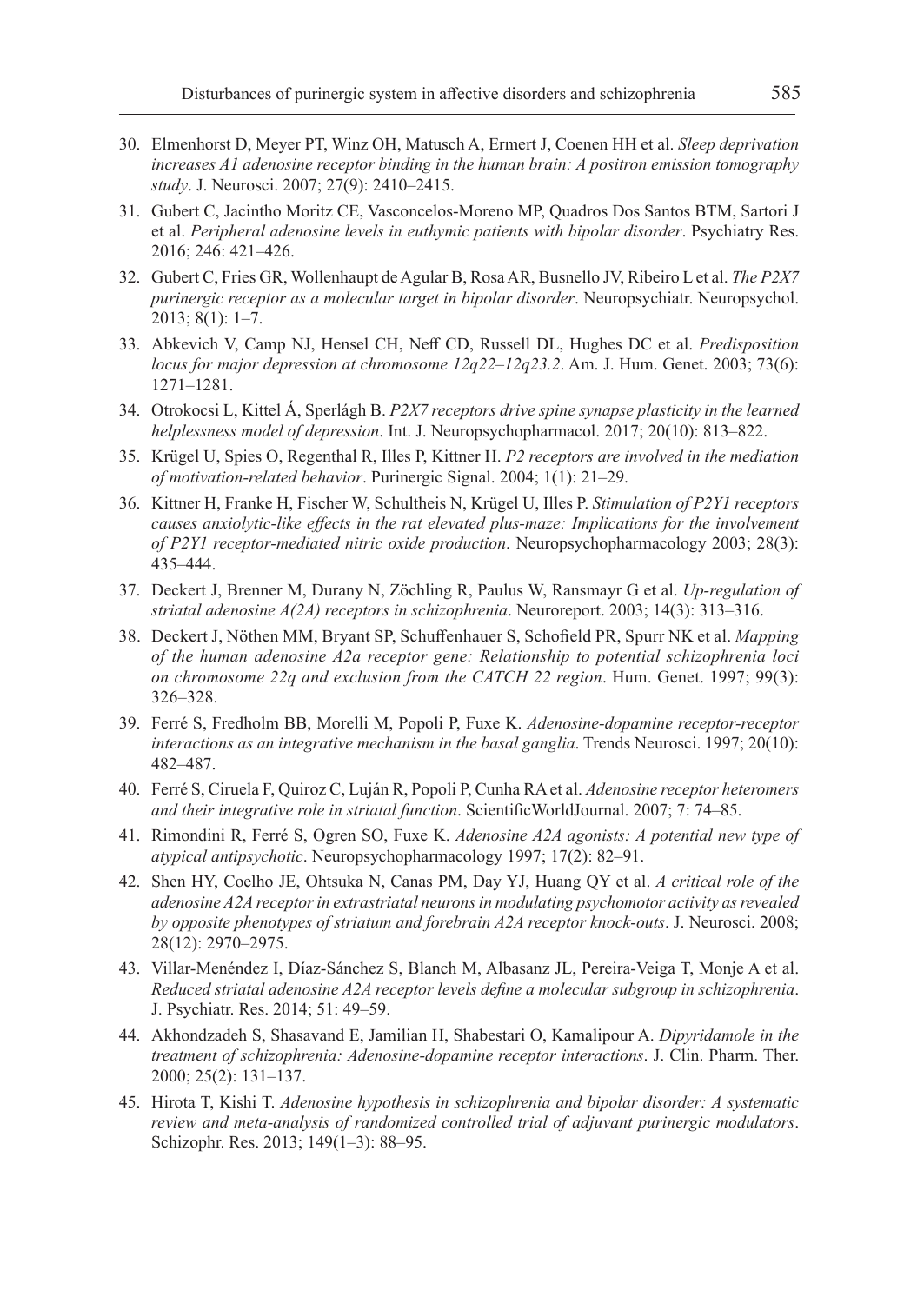- 46. Weiser M, Gershon AA, Rubinstein K, Petcu C, Ladea M et al. *A randomized controlled trial of allopurinol vs. placebo added on to antipsychotics in patients with schizophrenia or schizoaffective disorder*. Schizophr. Res. 2012; 138(1): 35–38.
- 47. Wonodi I, Gopinath HV, Liu J, Adami H, Hong LE, Allen-Emerson R et al. *Dipyridamole monotherapy in schizophrenia: Pilot of a novel treatment approach by modulation of purinergic signaling*. Psychopharmacology (Berl.) 2011; 218(2): 341–345.
- 48. Popoli P, Pepponi R. *Potential therapeutic relevance of adenosine A2B and A2A receptors in the central nervous system*. CNS Neurol. Disord. Drug Targets 2012; 11(6): 664–674.
- 49. Sills TL, Azampanah A, Fletcher PJ. *The adenosine A1 receptor agonist N6-cyclopentyladenosine blocks the disruptive effect of phencyclidine on prepulse inhibition of the acoustic startle response in the rat*. Eur. J. Pharmacol. 1999; 369(3): 325–329.
- 50. Mendonça de A, Sebastião AM, Ribeiro JA. *Inhibition of NMDA receptor-mediated currents in isolated rat hippocampal neurones by adenosine A1 receptor activation*. Neuroreport 1995; 6(8): 1097–1100.
- 51. Matute C, Melone M, Vallejo-Illarramendi A, Conti F. *Increased expression of the astrocytic glutamate transporter GLT-1 in the prefrontal cortex of schizophrenics*. Glia 2005; 49(3): 451–455.
- 52. Smith RE, Haroutunian V, Davis KL, Meador-Woodruff JH. *Expression of excitatory amino acid transporter transcripts in the thalamus of subjects with schizophrenia*. Am. J. Psychiatry 2001; 158(9): 1393–1399.
- 53. Matos M, Shen HY, Augusto E, Wang Y, Wei CJ, Wang YT et al. *Deletion of adenosine A2A receptors from astrocytes disrupts glutamate homeostasis leading to psychomotor and cognitive impairment: Relevance to schizophrenia*. Biol. Psychiatry 2015; 78(11): 763–774.
- 54. Zhang J, Abdallah CG, Wang J, Wan X, Liang C, Jiang L et al. *Upregulation of adenosine A2A receptors induced by atypical antipsychotics and its correlation with sensory gating in schizophrenia patients*. Psychiatry Res. 2012; 200(2–3): 126–132. Doi: 10.1016/j.psychres. 2012.04.021.
- 55. Turčin A, Dolžan V, Porcelli S, Serretti A, Plesničar BK. *Adenosine hypothesis of antipsychotic drugs revisited: Pharmacogenomics variation in nonacute schizophrenia*. OMICS. 2016; 20(5): 283–289.
- 56. Guzman SJ, Schmidt H, Franke H, Krügel U, Eilers J, Illes P et al. *P2Y1 receptors inhibit longterm depression in the prefrontal cortex*. Neuropharmacology 2010; 59(6): 406–415.
- 57. Gonzalez-Burgos G, Lewis DA. *GABA neurons and the mechanisms of network oscillations: Implications for understanding cortical dysfunction in schizophrenia*. Schizophr. Bull. 2008; 34(5): 944–961.
- 58. Krügel U, Kittner H, Illes P. *Adenosine 5'-triphosphate-induced dopamine release in the rat nucleus accumbens in vivo*. Neurosci. Lett. 1999; 265(1): 49–52.
- 59. Zhang YX, Yamashita H, Ohshita T, Sawamoto N, Nakamura S. *ATP increases extracellular dopamine level through stimulation of P2Y purinoceptors in the rat striatum*. Brain Res. 1995; 691(1–2): 205–212.
- 60. Koványi B, Csölle C, Calovi S, Hanuska A, Kató E, Köles L et al. *The role of P2X7 receptors in a rodent PCP-induced schizophrenia model*. Sci. Rep. 2016; 6: 36680.
- 61. Nagamine T. *Abnormal laboratory values during the acute and recovery phases in schizophrenic patients: A retrospective study*. Neuropsychiatr. Dis. Treat. 2010; 6: 281–288.